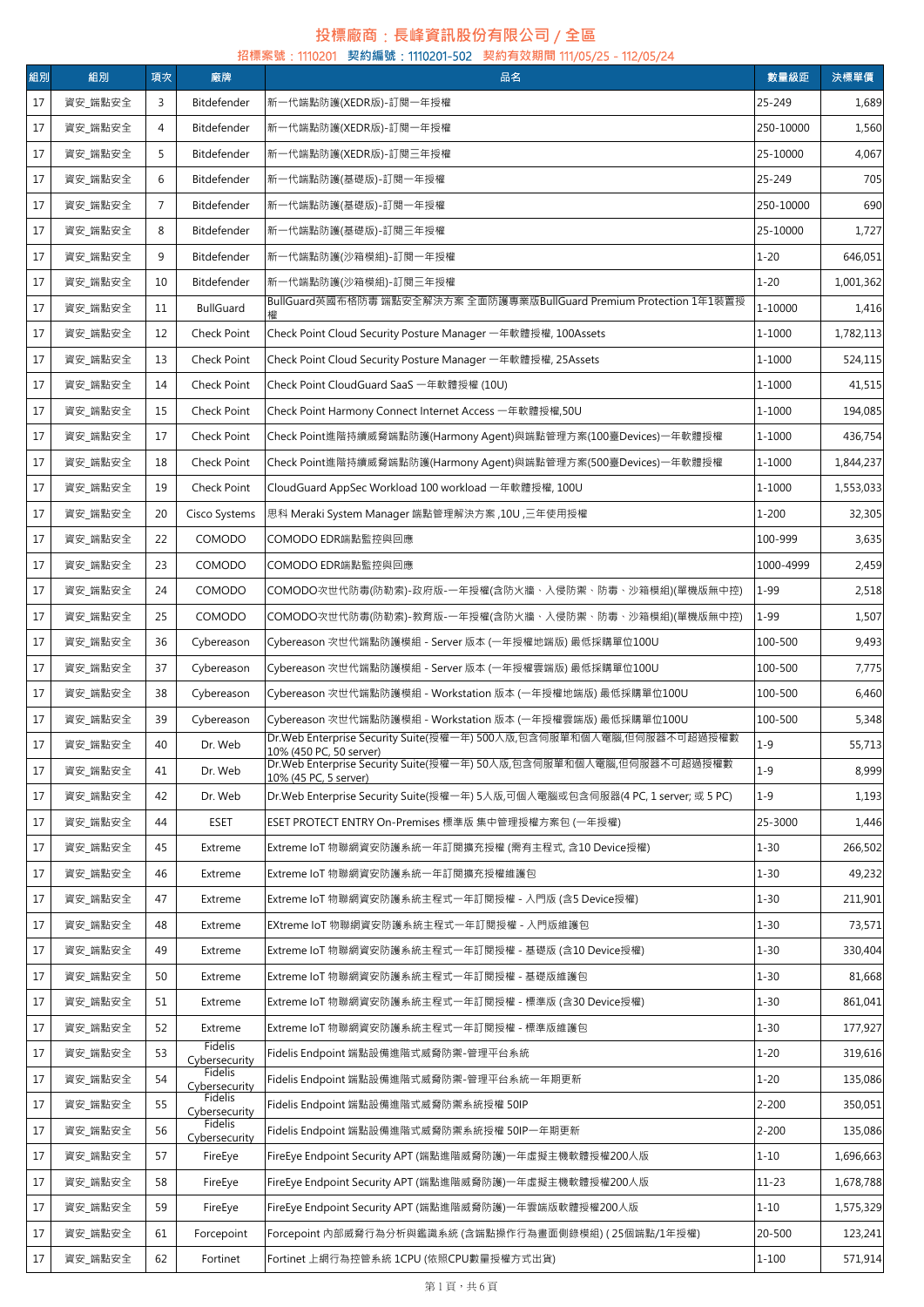| 17     | 資安_端點安全 | 63  | Fortinet     | Fortinet 上網行為控管系統 防護升級模組                                                          | $1 - 100$  | 204,123   |
|--------|---------|-----|--------------|-----------------------------------------------------------------------------------|------------|-----------|
| 17     | 資安_端點安全 | 65  | Fortinet     | Fortinet 物聯網安全管理系統升級 100台終端設備 一年授權                                                | $1 - 100$  | 430,031   |
| 17     | 資安_端點安全 | 66  | Fortinet     | Fortinet 端點(End Point)資安防護 200 Clients 一年授權                                       | $1 - 100$  | 413,268   |
| 17     | 資安_端點安全 | 67  | Fortinet     | Fortinet 端點偵測、保護與回應系統(本地自建版)                                                      | $1 - 100$  | 1,470,956 |
| 17     | 資安_端點安全 | 68  | Fortinet     | Fortinet 端點偵測、保護與回應系統(本地自建版) 擴充25個端點資產                                            | $1 - 100$  | 89,701    |
| 17     | 資安_端點安全 | 70  | Fortinet     | Fortinet 端點偵測、保護與回應系統(雲端版) 擴充25個端點資產                                              | $1 - 100$  | 66,816    |
| 17     | 資安_端點安全 | 71  | Fortinet     | Fortinet 端點威脅獵捕授權-100人版授權                                                         | $1 - 100$  | 727,907   |
| 17     | 資安_端點安全 | 72  | Fortinet     | Fortinet 端點威脅獵捕授權-10人版授權                                                          | $1 - 100$  | 96,967    |
| 17     | 資安_端點安全 | 76  | GoSecure     | CounterTack惡意程式獵人 100U Software 一年                                                | $1 - 10$   | 1,242,793 |
| 17     | 資安_端點安全 | 77  | GoSecure     | CounterTack惡意程式獵人 250U Software 一年                                                | $1 - 10$   | 2,615,363 |
| 17     | 資安_端點安全 | 78  | GoSecure     | CounterTack惡意程式獵人 500U Software 一年                                                | $1 - 10$   | 3,567,019 |
| 17     | 資安_端點安全 | 79  | GoSecure     | CounterTack惡意程式獵人 新購 50U/add-on license 一年                                        | $1 - 20$   | 459,094   |
| 17     | 資安 端點安全 | 90  | Invictus     | Invictus 數據匿蹤管理系統                                                                 | $5 - 300$  | 18,402    |
| 17     | 資安_端點安全 | 91  | ivanti       | ivanti Endpoint Manager終端安全管理系統- 跨平台資產管理套件+安全套件+行為稽核套件 - 30台終端<br>使用權             | $1 - 100$  | 294,396   |
| 17     | 資安_端點安全 | 92  | ivanti       | ivanti Endpoint Manager終端安全管理系統- 跨平台資產管理套件+安全套件+行為稽核套件 - 30台終端<br>使用權(年度保固及訂閱服務)  | $1 - 100$  | 144,158   |
| 17     | 資安_端點安全 | 93  | ivanti       | ivanti Endpoint Manager終端安全管理系統-跨平台資產管理套件-30台終端使用權                                | $1 - 200$  | 242,644   |
| 17     | 資安 端點安全 | 94  | ivanti       | ivanti Endpoint Manager終端安全管理系統-跨平台資產管理套件-30台終端使用權(年度保固)                          | $1 - 200$  | 51,542    |
| 17     | 資安_端點安全 | 95  | ivanti       | ivanti EPM 跨平台終端資產管理套件+Patch Manager-中文版 - 30台終端使用權                               | $1 - 150$  | 236,577   |
| 17     | 資安_端點安全 | 96  | ivanti       | ivanti EPM 跨平台終端資產管理套件+Patch Manager-中文版 - 30台終端使用權(年度保固及訂閱服務)                    | $1 - 150$  | 118,883   |
| 17     | 資安_端點安全 | 97  | ivanti       | ivanti Patch (原Patchlink) Subscription for Windows漏洞修補系統年度訂閱授權-30台終端使用權           | $1 - 200$  | 232,533   |
| 17     | 資安_端點安全 | 98  | Lookout      | Lookout行動裝置威脅防護(Mobile Endpoint Security)10人版一年軟體授權                               | 1-500      | 31,325    |
| 17     | 資安_端點安全 | 99  | ManageEngine | 行動裝置管理平台多語系專業版(授權管理100台設備with 1 technician)                                       | $1 - 100$  | 353,893   |
| 17     | 資安_端點安全 | 100 | McAfee       | McAfee Cloud Workload Security Advanced (McAfee 伺服器安全防護包進階版)                      | 1-500      | 39,103    |
| 17     | 資安_端點安全 | 101 | McAfee       | McAfee Cloud Workload Security Essentials (McAfee 伺服器安全防護包基礎版)                    | $1 - 500$  | 17,374    |
| 17     | 資安_端點安全 | 102 | McAfee       | McAfee Complete Data Protection Advanced (McAfee 端點資料加密防護套件-進階版 一年軟體授權)           | $5 - 500$  | 8,569     |
| 17     | 資安_端點安全 | 103 | McAfee       | McAfee Complete Endpoint Protection (McAfee 端點防護套件 - 完整版)                         | $5 - 250$  | 5,115     |
| 17     | 資安_端點安全 | 104 | McAfee       | McAfee Complete Endpoint Protection (McAfee 端點防護套件 - 完整版)                         | 251-1000   | 3,474     |
| 17     | 資安_端點安全 | 105 | McAfee       | McAfee Endpoint Threat Defense and Response (McAfee 端點威脅保護軟體 - 進階威脅防禦及回應加<br>購套件) | $5 - 1000$ | 1,532     |
| 17     | 資安_端點安全 | 106 | McAfee       | McAfee MVISION Insights (McAfee 端點威脅保護軟體 - 主動式威脅與風險分析加購套件)                        | $5 - 1000$ | 1,908     |
| $17\,$ | 資安_端點安全 | 107 | McAfee       | McAfee MVISION Protect Plus (McAfee MVISION 端點威脅防護軟體-進階版 一年訂閱授權)                  | $5 - 250$  | 3,066     |
| 17     | 資安_端點安全 | 108 | McAfee       | McAfee MVISION Protect Plus (McAfee MVISION 端點威脅防護軟體-進階版 一年訂閱授權)                  | 251-1000   | 2,745     |
| 17     | 資安_端點安全 | 109 | McAfee       | McAfee MVISION Protect Standard (McAfee MVISION 端點威脅防護軟體-標準版 一年訂閱授權)              | $5 - 250$  | 1,546     |
| 17     | 資安 端點安全 | 110 | McAfee       | McAfee MVISION Protect Standard (McAfee MVISION 端點威脅防護軟體-標準版 一年訂閱授權)              | 251-1000   | 1,385     |
| 17     | 資安_端點安全 | 111 | McAfee       | McAfee Policy Auditor for Desktops (McAfee 政策稽核-PC版 一年軟體授權)                       | $5 - 250$  | 1,549     |
| $17\,$ | 資安_端點安全 | 112 | McAfee       | McAfee Policy Auditor for Desktops (McAfee 政策稽核-PC版 一年軟體授權)                       | 251-1000   | 1,371     |
| 17     | 資安_端點安全 | 113 | McAfee       | McAfee Policy Auditor for Servers (McAfee 政策稽核-伺服器版 一年軟體授權)                       | 1-500      | 42,979    |
| 17     | 資安_端點安全 | 114 | Micro Focus  | Micro Focus ZENworks Asset Management 資產管理                                        | 1-1000     | 91,533    |
| 17     | 資安_端點安全 | 115 | Micro Focus  | Micro Focus ZENworks Configuration Management 組態管理                                | $1 - 1000$ | 157,054   |
| 17     | 資安_端點安全 | 116 | Micro Focus  | Micro Focus ZENworks Endpoint Security Management 端點安全管理                          | 1-1000     | 189,232   |
| 17     | 資安_端點安全 | 117 | Micro Focus  | Micro Focus ZENworks Patch Management 修補管理                                        | $1 - 1000$ | 31,779    |
| 17     | 資安_端點安全 | 118 | NS-Guard     | 政府組態設定 GCB Agent/1年授權                                                             | $1 - 100$  | 44,590    |
| 17     | 資安_端點安全 | 119 | NS-Guard     | 政府組態設定 GCB Agent/更新1年授權/50U                                                       | $1 - 100$  | 8,918     |
| 17     | 資安_端點安全 | 120 | NS-Guard     | 政府組態設定平台 GCB Server /更新1年授權                                                       | $1 - 100$  | 21,760    |
| 17     | 資安_端點安全 | 121 | NS-Guard     | 政府組態設定平台 GCB Server/ 支援500U/1年授權                                                  | $1 - 100$  | 108,801   |
| 17     | 資安_端點安全 | 122 | NS-Guard     | 端點威脅偵測 EDR Agent/1年授權                                                             | $1 - 100$  | 148,635   |
| 17     | 資安_端點安全 | 123 | NS-Guard     | 端點威脅偵測 EDR Agent/更新1年授權/50U                                                       | $1 - 100$  | 29,727    |
| 17     | 資安_端點安全 | 124 | NS-Guard     | 端點威脅偵測平台 EDR Server /更新1年授權                                                       | $1 - 100$  | 72,534    |
| 17     | 資安_端點安全 | 125 | NS-Guard     | 端點威脅偵測平台 EDR Server/ 支援500U/1年授權                                                  | $1 - 100$  | 362,669   |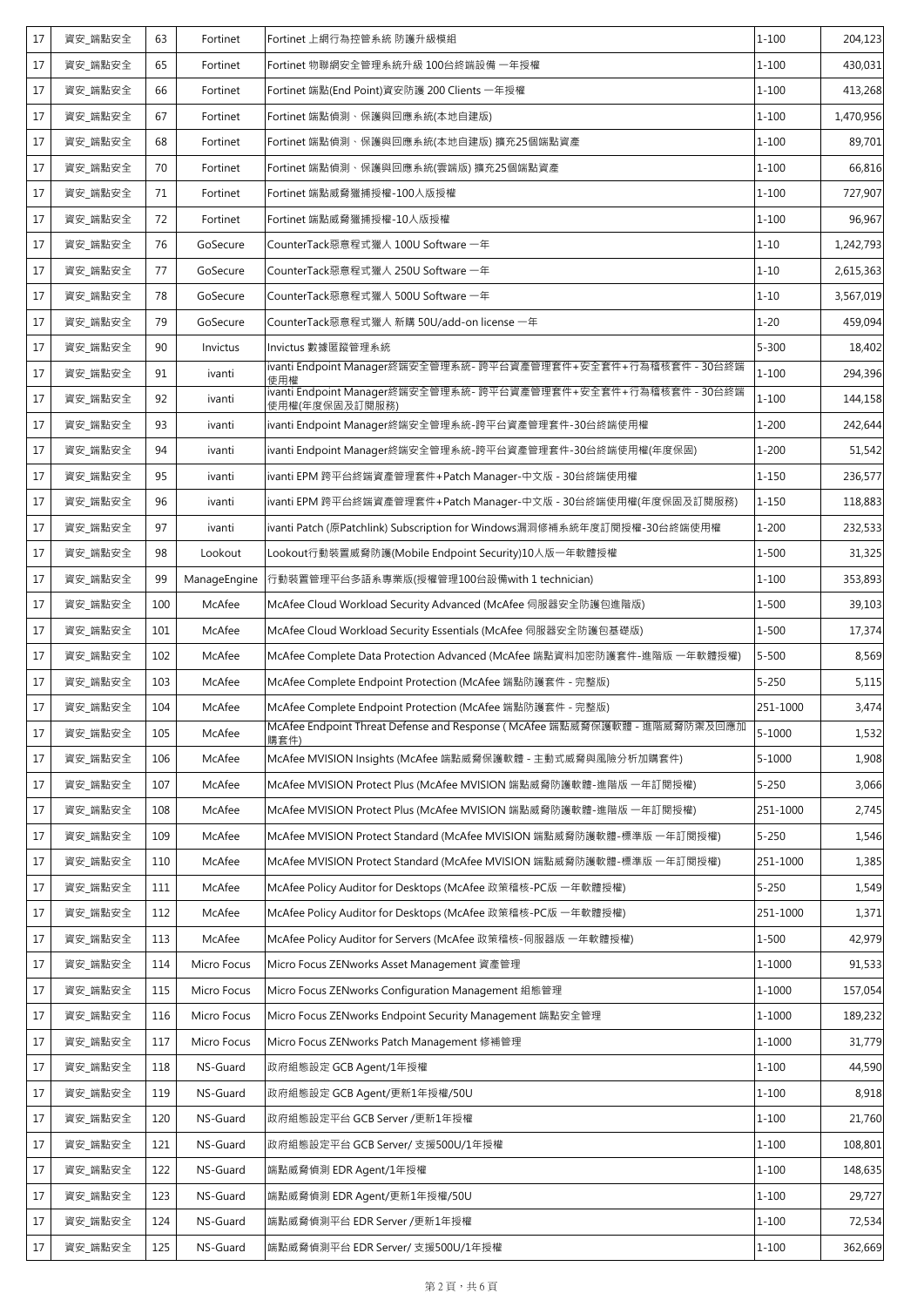| 1-20000<br>17<br>資安 端點安全<br><b>OPSWAT</b><br>OPSWAT 用戶端點防護軟體<br>127<br>Palo Alto<br>128<br>Palo Alto Networks 端點防護平台Prevent(一年期)-100人版<br>$1 - 30$<br>17<br>資安_端點安全<br>Networks<br>Palo Alto<br>$1 - 30$<br>17<br>資安_端點安全<br>129<br>Palo Alto Networks 端點防護平台Prevent(一年期)-200人版<br>Networks<br>Palo Alto<br>130<br>$1 - 10$<br>17<br>資安_端點安全<br>Palo Alto Networks 端點防護平台Pro(一年期)-200人版<br>Networks<br>Phantosys (幻雲<br>Phantosys 電腦雲端管理系統 Lite 升級版(5.0升10.0)<br>10-300<br>17<br>資安_端點安全<br>131<br>資訊股份有限公<br>Phantosys (幻雲<br>17<br>Phantosys 電腦雲端管理系統 Pro 升級版(5.0升10.0)<br>10-300<br>資安_端點安全<br>132<br>資訊股份有限公<br>Phantosys (幻雲<br>資安 端點安全<br>Phantosys 電腦雲端管理系統 版本: Lite 10.0<br>10-250<br>17<br>133<br>資訊股份有限公<br>Phantosys (幻雲<br>10-200<br>17<br>資安 端點安全<br>134<br>Phantosys 電腦雲端管理系統 版本: Pro 10.0<br>資訊股份有限公<br>Phantosys (幻雲<br>$1 - 30$<br>資安_端點安全<br>Phantosys-電腦雲端管理系統 Web 版<br>17<br>135<br>資訊股份有限公<br>17<br>SentinelOne<br>20-300<br>資安_端點安全<br>136<br>SentinelOne Singularity Complete 新世代端點偵測應變系統 5U 一年使用授權<br>17<br>資安_端點安全<br>137<br>SentinelOne<br>SentinelOne Singularity Control 新世代端點偵測應變系統 5U 一年使用授權<br>20-300<br>20-300<br>17<br>資安_端點安全<br>138<br>SentinelOne<br>SentinelOne Singularity Core 新世代端點偵測應變系統 5U 一年使用授權<br>資安_端點安全<br>10-100<br>17<br>139<br>SmartIT<br>SmartIT Desktop Manager 基礎模組+資訊安全(包含CPE轉換_VANS系統上傳)<br>17<br>資安 端點安全<br>140<br>SmartIT<br>SmartIT Desktop Manager 基礎模組+資訊安全(包含CPE轉換 VANS系統上傳)<br>101-3000<br>17<br>資安_端點安全<br>SmartIT<br>SmartIT Desktop Manager 基礎模組維護+資訊安全維護(包含CPE轉換_VANS系統上傳)<br>10-100<br>141<br>17<br>資安_端點安全<br>142<br>SmartIT<br>SmartIT Desktop Manager 基礎模組維護+資訊安全維護(包含CPE轉換_VANS系統上傳)<br>101-3000<br>17<br>資安_端點安全<br>143<br>SmartIT<br>SmartIT Desktop Manager 授權(包含CPE轉換_VANS系統上傳)<br>10-100<br>17<br>資安_端點安全<br>144<br>SmartIT<br>SmartIT Desktop Manager 授權(包含CPE轉換_VANS系統上傳)<br>101-3000<br>17<br>資安_端點安全<br>145<br>SmartIT<br>SmartIT Desktop Manager 維護(包含CPE轉換_VANS系統上傳)<br>10-100<br>17<br>資安_端點安全<br>146<br>SmartIT<br>SmartIT Desktop Manager 維護(包含CPE轉換_VANS系統上傳)<br>101-3000<br>$1 - 100$<br>17<br>資安_端點安全<br>147<br>SonicWall<br>SonicWall 端點 ATP 防護與 EDR 回應系統 50人版一年授權<br>17<br>資安_端點安全<br>148<br>Symantec SPS企業多層次防護軟體組合包 Protection Suite - 訂閱軟體授權(最低授權購買數100人)<br>100-499<br>Symantec<br>$1 - 99$<br>17<br>資安_端點安全<br>149<br>Symantec<br>Symantec SPS企業多層次防護軟體組合包 Protection Suite - 訂閱軟體授權(最低授權購買數1人)<br>17<br>資安_端點安全<br>$1 - 99$<br>151<br>Symantec<br>Symantec 端點防護 SEP 訂閱軟體授權(最低授權購買數1人)<br>100-499<br>17<br>資安_端點安全<br>152<br>Symantec 端點防護 SES 訂閱軟體授權(最低授權購買數100人)<br>Symantec<br>$17\,$<br>資安 端點安全<br>500-20000<br>154<br>Symantec 網頁安全隔離系統 Web Isolation 訂閱軟體授權 (最低授權購買數 500人)<br>Symantec<br>17<br>資安_端點安全<br>155<br>1-10000<br>Symantec<br>Symantec 進階威脅防護 SESC 訂閱軟體授權(最低授權購買數1人)<br>17<br>資安_端點安全<br>Symantec 預防資料外洩軟體 DLP (含DLP 軟體訂閱授權以及安裝服務費用,授權數為50U)<br>156<br>Symantec<br>$1 - 30$<br>Symantec 預防資料外洩軟體 DLP (單一模組:端點/網路/儲存任一)不含資料庫版(最低授權購買數1人)<br>17<br>資安_端點安全<br>157<br>1-5000<br>Symantec<br>$1 - 100$<br>17<br>資安_端點安全<br>Symantec 預防資料外洩軟體 DLP Oracle 資料庫主程式訂閱版 (需搭配DLP 單一模組使用)<br>158<br>Symantec<br>17<br>資安 端點安全<br>159<br>Teamsoftex<br>EVO Care加值保固服務一年期線上維護(10pack),現場協助及升級訂閱,訂購前需已採購EVO相關產品)<br>1-500<br>17<br>資安_端點安全<br>Teamsoftex<br>EVO Class 軟體廣播系統 2022版(5pack)<br>$1 - 500$<br>160<br>$1 - 50$<br>17<br>資安_端點安全<br>TeamT5<br>ThreatSonar APT威脅鑑識及回應工具包(5端點/1年授權/支援Windows、Linux及Mac)<br>161<br>資安_端點安全<br>20-500<br>17<br>TeamT5<br>ThreatSonar EDR - APT與勒索威脅防護系統專業版(5端點/1年授權/支援Windows及Mac)<br>162<br>17<br>資安_端點安全<br>TeamT5<br>ThreatSonar EDR - APT與勒索威脅防護系統旗艦版(5端點/1年授權/支援Windows、Linux及Mac)<br>20-500<br>163<br>17<br>資安_端點安全<br>TeamT5<br>ThreatSonar EDR - APT與勒索威脅防護系統標準版(5端點/1年授權/支援Windows)<br>20-500<br>164<br>17<br>資安_端點安全<br>20-500<br>165<br>TeamT5<br>ThreatSonar EDR - APT與勒索威脅防護系統進階版(5端點/1年授權/支援Windows及Linux)<br>資安_端點安全<br>$1 - 1000$<br>17<br>ThreatSonar EDR - APT與勒索威脅防護系統雲端版(10端點/1年授權/支援Windows、Linux及Mac)<br>166<br>TeamT5<br>17<br>資安_端點安全<br><b>UPAS</b><br>$1 - 100$<br>173<br>GCB政府組態基準管理系統(50U)<br>17<br>資安_端點安全<br><b>UPAS</b><br>GPO檢測修補系統一年MA(50U)<br>$1 - 200$<br>175<br>17<br>資安_端點安全<br><b>UPAS</b><br>GPO檢測修補系統一年使用授權(10U)<br>1-1000<br>176<br>17<br>資安_端點安全<br><b>UPAS</b><br>GPO檢測修補系統升級版(50U)<br>$1 - 200$<br>177<br>17<br>資安_端點安全<br><b>UPAS</b><br>ITAM IT資產管理系統(50U)<br>$1 - 100$<br>178<br>17<br>資安_端點安全<br><b>UPAS</b><br>VANS弱點修補系統(50U)<br>$1 - 100$<br>179<br>$1 - 1000$<br>17<br>資安_端點安全<br><b>UPAS</b><br>端點風險相關性分析一年使用授權(10U)<br>180<br>$1 - 100$<br>17<br>資安_端點安全<br><b>UPAS</b><br>行動裝置管理系統(50U)<br>181<br><b>UPAS</b><br>$1 - 200$<br>183<br>行動裝置管理系統升級版(50U) | 17     | 資安_端點安全 | 126 | <b>OPSWAT</b> | OPSWAT 用戶端USB控管軟體 | 1-10000 | 388       |
|-----------------------------------------------------------------------------------------------------------------------------------------------------------------------------------------------------------------------------------------------------------------------------------------------------------------------------------------------------------------------------------------------------------------------------------------------------------------------------------------------------------------------------------------------------------------------------------------------------------------------------------------------------------------------------------------------------------------------------------------------------------------------------------------------------------------------------------------------------------------------------------------------------------------------------------------------------------------------------------------------------------------------------------------------------------------------------------------------------------------------------------------------------------------------------------------------------------------------------------------------------------------------------------------------------------------------------------------------------------------------------------------------------------------------------------------------------------------------------------------------------------------------------------------------------------------------------------------------------------------------------------------------------------------------------------------------------------------------------------------------------------------------------------------------------------------------------------------------------------------------------------------------------------------------------------------------------------------------------------------------------------------------------------------------------------------------------------------------------------------------------------------------------------------------------------------------------------------------------------------------------------------------------------------------------------------------------------------------------------------------------------------------------------------------------------------------------------------------------------------------------------------------------------------------------------------------------------------------------------------------------------------------------------------------------------------------------------------------------------------------------------------------------------------------------------------------------------------------------------------------------------------------------------------------------------------------------------------------------------------------------------------------------------------------------------------------------------------------------------------------------------------------------------------------------------------------------------------------------------------------------------------------------------------------------------------------------------------------------------------------------------------------------------------------------------------------------------------------------------------------------------------------------------------------------------------------------------------------------------------------------------------------------------------------------------------------------------------------------------------------------------------------------------------------------------------------------------------------------------------------------------------------------------------------------------------------------------------------------------------------------------------------------------------------------------------------------------------------------------------------------------------------------------------------------------------------------------------------------------------------------------------------------------------------------------------------------------------------------------------------------------------------------------------------------------------------------------------------------------------------------------------------------------------------------------------------------------------------------------------------------------------------------|--------|---------|-----|---------------|-------------------|---------|-----------|
|                                                                                                                                                                                                                                                                                                                                                                                                                                                                                                                                                                                                                                                                                                                                                                                                                                                                                                                                                                                                                                                                                                                                                                                                                                                                                                                                                                                                                                                                                                                                                                                                                                                                                                                                                                                                                                                                                                                                                                                                                                                                                                                                                                                                                                                                                                                                                                                                                                                                                                                                                                                                                                                                                                                                                                                                                                                                                                                                                                                                                                                                                                                                                                                                                                                                                                                                                                                                                                                                                                                                                                                                                                                                                                                                                                                                                                                                                                                                                                                                                                                                                                                                                                                                                                                                                                                                                                                                                                                                                                                                                                                                                                                     |        |         |     |               |                   |         | 1,597     |
|                                                                                                                                                                                                                                                                                                                                                                                                                                                                                                                                                                                                                                                                                                                                                                                                                                                                                                                                                                                                                                                                                                                                                                                                                                                                                                                                                                                                                                                                                                                                                                                                                                                                                                                                                                                                                                                                                                                                                                                                                                                                                                                                                                                                                                                                                                                                                                                                                                                                                                                                                                                                                                                                                                                                                                                                                                                                                                                                                                                                                                                                                                                                                                                                                                                                                                                                                                                                                                                                                                                                                                                                                                                                                                                                                                                                                                                                                                                                                                                                                                                                                                                                                                                                                                                                                                                                                                                                                                                                                                                                                                                                                                                     |        |         |     |               |                   |         | 794,338   |
|                                                                                                                                                                                                                                                                                                                                                                                                                                                                                                                                                                                                                                                                                                                                                                                                                                                                                                                                                                                                                                                                                                                                                                                                                                                                                                                                                                                                                                                                                                                                                                                                                                                                                                                                                                                                                                                                                                                                                                                                                                                                                                                                                                                                                                                                                                                                                                                                                                                                                                                                                                                                                                                                                                                                                                                                                                                                                                                                                                                                                                                                                                                                                                                                                                                                                                                                                                                                                                                                                                                                                                                                                                                                                                                                                                                                                                                                                                                                                                                                                                                                                                                                                                                                                                                                                                                                                                                                                                                                                                                                                                                                                                                     |        |         |     |               |                   |         | 1,204,970 |
|                                                                                                                                                                                                                                                                                                                                                                                                                                                                                                                                                                                                                                                                                                                                                                                                                                                                                                                                                                                                                                                                                                                                                                                                                                                                                                                                                                                                                                                                                                                                                                                                                                                                                                                                                                                                                                                                                                                                                                                                                                                                                                                                                                                                                                                                                                                                                                                                                                                                                                                                                                                                                                                                                                                                                                                                                                                                                                                                                                                                                                                                                                                                                                                                                                                                                                                                                                                                                                                                                                                                                                                                                                                                                                                                                                                                                                                                                                                                                                                                                                                                                                                                                                                                                                                                                                                                                                                                                                                                                                                                                                                                                                                     |        |         |     |               |                   |         | 2,914,651 |
|                                                                                                                                                                                                                                                                                                                                                                                                                                                                                                                                                                                                                                                                                                                                                                                                                                                                                                                                                                                                                                                                                                                                                                                                                                                                                                                                                                                                                                                                                                                                                                                                                                                                                                                                                                                                                                                                                                                                                                                                                                                                                                                                                                                                                                                                                                                                                                                                                                                                                                                                                                                                                                                                                                                                                                                                                                                                                                                                                                                                                                                                                                                                                                                                                                                                                                                                                                                                                                                                                                                                                                                                                                                                                                                                                                                                                                                                                                                                                                                                                                                                                                                                                                                                                                                                                                                                                                                                                                                                                                                                                                                                                                                     |        |         |     |               |                   |         | 1,903     |
|                                                                                                                                                                                                                                                                                                                                                                                                                                                                                                                                                                                                                                                                                                                                                                                                                                                                                                                                                                                                                                                                                                                                                                                                                                                                                                                                                                                                                                                                                                                                                                                                                                                                                                                                                                                                                                                                                                                                                                                                                                                                                                                                                                                                                                                                                                                                                                                                                                                                                                                                                                                                                                                                                                                                                                                                                                                                                                                                                                                                                                                                                                                                                                                                                                                                                                                                                                                                                                                                                                                                                                                                                                                                                                                                                                                                                                                                                                                                                                                                                                                                                                                                                                                                                                                                                                                                                                                                                                                                                                                                                                                                                                                     |        |         |     |               |                   |         | 2,932     |
|                                                                                                                                                                                                                                                                                                                                                                                                                                                                                                                                                                                                                                                                                                                                                                                                                                                                                                                                                                                                                                                                                                                                                                                                                                                                                                                                                                                                                                                                                                                                                                                                                                                                                                                                                                                                                                                                                                                                                                                                                                                                                                                                                                                                                                                                                                                                                                                                                                                                                                                                                                                                                                                                                                                                                                                                                                                                                                                                                                                                                                                                                                                                                                                                                                                                                                                                                                                                                                                                                                                                                                                                                                                                                                                                                                                                                                                                                                                                                                                                                                                                                                                                                                                                                                                                                                                                                                                                                                                                                                                                                                                                                                                     |        |         |     |               |                   |         | 3,440     |
|                                                                                                                                                                                                                                                                                                                                                                                                                                                                                                                                                                                                                                                                                                                                                                                                                                                                                                                                                                                                                                                                                                                                                                                                                                                                                                                                                                                                                                                                                                                                                                                                                                                                                                                                                                                                                                                                                                                                                                                                                                                                                                                                                                                                                                                                                                                                                                                                                                                                                                                                                                                                                                                                                                                                                                                                                                                                                                                                                                                                                                                                                                                                                                                                                                                                                                                                                                                                                                                                                                                                                                                                                                                                                                                                                                                                                                                                                                                                                                                                                                                                                                                                                                                                                                                                                                                                                                                                                                                                                                                                                                                                                                                     |        |         |     |               |                   |         | 4,874     |
|                                                                                                                                                                                                                                                                                                                                                                                                                                                                                                                                                                                                                                                                                                                                                                                                                                                                                                                                                                                                                                                                                                                                                                                                                                                                                                                                                                                                                                                                                                                                                                                                                                                                                                                                                                                                                                                                                                                                                                                                                                                                                                                                                                                                                                                                                                                                                                                                                                                                                                                                                                                                                                                                                                                                                                                                                                                                                                                                                                                                                                                                                                                                                                                                                                                                                                                                                                                                                                                                                                                                                                                                                                                                                                                                                                                                                                                                                                                                                                                                                                                                                                                                                                                                                                                                                                                                                                                                                                                                                                                                                                                                                                                     |        |         |     |               |                   |         | 58,342    |
|                                                                                                                                                                                                                                                                                                                                                                                                                                                                                                                                                                                                                                                                                                                                                                                                                                                                                                                                                                                                                                                                                                                                                                                                                                                                                                                                                                                                                                                                                                                                                                                                                                                                                                                                                                                                                                                                                                                                                                                                                                                                                                                                                                                                                                                                                                                                                                                                                                                                                                                                                                                                                                                                                                                                                                                                                                                                                                                                                                                                                                                                                                                                                                                                                                                                                                                                                                                                                                                                                                                                                                                                                                                                                                                                                                                                                                                                                                                                                                                                                                                                                                                                                                                                                                                                                                                                                                                                                                                                                                                                                                                                                                                     |        |         |     |               |                   |         | 72,770    |
|                                                                                                                                                                                                                                                                                                                                                                                                                                                                                                                                                                                                                                                                                                                                                                                                                                                                                                                                                                                                                                                                                                                                                                                                                                                                                                                                                                                                                                                                                                                                                                                                                                                                                                                                                                                                                                                                                                                                                                                                                                                                                                                                                                                                                                                                                                                                                                                                                                                                                                                                                                                                                                                                                                                                                                                                                                                                                                                                                                                                                                                                                                                                                                                                                                                                                                                                                                                                                                                                                                                                                                                                                                                                                                                                                                                                                                                                                                                                                                                                                                                                                                                                                                                                                                                                                                                                                                                                                                                                                                                                                                                                                                                     |        |         |     |               |                   |         | 48,504    |
|                                                                                                                                                                                                                                                                                                                                                                                                                                                                                                                                                                                                                                                                                                                                                                                                                                                                                                                                                                                                                                                                                                                                                                                                                                                                                                                                                                                                                                                                                                                                                                                                                                                                                                                                                                                                                                                                                                                                                                                                                                                                                                                                                                                                                                                                                                                                                                                                                                                                                                                                                                                                                                                                                                                                                                                                                                                                                                                                                                                                                                                                                                                                                                                                                                                                                                                                                                                                                                                                                                                                                                                                                                                                                                                                                                                                                                                                                                                                                                                                                                                                                                                                                                                                                                                                                                                                                                                                                                                                                                                                                                                                                                                     |        |         |     |               |                   |         | 40,415    |
|                                                                                                                                                                                                                                                                                                                                                                                                                                                                                                                                                                                                                                                                                                                                                                                                                                                                                                                                                                                                                                                                                                                                                                                                                                                                                                                                                                                                                                                                                                                                                                                                                                                                                                                                                                                                                                                                                                                                                                                                                                                                                                                                                                                                                                                                                                                                                                                                                                                                                                                                                                                                                                                                                                                                                                                                                                                                                                                                                                                                                                                                                                                                                                                                                                                                                                                                                                                                                                                                                                                                                                                                                                                                                                                                                                                                                                                                                                                                                                                                                                                                                                                                                                                                                                                                                                                                                                                                                                                                                                                                                                                                                                                     |        |         |     |               |                   |         | 1,181     |
|                                                                                                                                                                                                                                                                                                                                                                                                                                                                                                                                                                                                                                                                                                                                                                                                                                                                                                                                                                                                                                                                                                                                                                                                                                                                                                                                                                                                                                                                                                                                                                                                                                                                                                                                                                                                                                                                                                                                                                                                                                                                                                                                                                                                                                                                                                                                                                                                                                                                                                                                                                                                                                                                                                                                                                                                                                                                                                                                                                                                                                                                                                                                                                                                                                                                                                                                                                                                                                                                                                                                                                                                                                                                                                                                                                                                                                                                                                                                                                                                                                                                                                                                                                                                                                                                                                                                                                                                                                                                                                                                                                                                                                                     |        |         |     |               |                   |         | 906       |
|                                                                                                                                                                                                                                                                                                                                                                                                                                                                                                                                                                                                                                                                                                                                                                                                                                                                                                                                                                                                                                                                                                                                                                                                                                                                                                                                                                                                                                                                                                                                                                                                                                                                                                                                                                                                                                                                                                                                                                                                                                                                                                                                                                                                                                                                                                                                                                                                                                                                                                                                                                                                                                                                                                                                                                                                                                                                                                                                                                                                                                                                                                                                                                                                                                                                                                                                                                                                                                                                                                                                                                                                                                                                                                                                                                                                                                                                                                                                                                                                                                                                                                                                                                                                                                                                                                                                                                                                                                                                                                                                                                                                                                                     |        |         |     |               |                   |         | 233       |
|                                                                                                                                                                                                                                                                                                                                                                                                                                                                                                                                                                                                                                                                                                                                                                                                                                                                                                                                                                                                                                                                                                                                                                                                                                                                                                                                                                                                                                                                                                                                                                                                                                                                                                                                                                                                                                                                                                                                                                                                                                                                                                                                                                                                                                                                                                                                                                                                                                                                                                                                                                                                                                                                                                                                                                                                                                                                                                                                                                                                                                                                                                                                                                                                                                                                                                                                                                                                                                                                                                                                                                                                                                                                                                                                                                                                                                                                                                                                                                                                                                                                                                                                                                                                                                                                                                                                                                                                                                                                                                                                                                                                                                                     |        |         |     |               |                   |         | 178       |
|                                                                                                                                                                                                                                                                                                                                                                                                                                                                                                                                                                                                                                                                                                                                                                                                                                                                                                                                                                                                                                                                                                                                                                                                                                                                                                                                                                                                                                                                                                                                                                                                                                                                                                                                                                                                                                                                                                                                                                                                                                                                                                                                                                                                                                                                                                                                                                                                                                                                                                                                                                                                                                                                                                                                                                                                                                                                                                                                                                                                                                                                                                                                                                                                                                                                                                                                                                                                                                                                                                                                                                                                                                                                                                                                                                                                                                                                                                                                                                                                                                                                                                                                                                                                                                                                                                                                                                                                                                                                                                                                                                                                                                                     |        |         |     |               |                   |         | 3,236     |
|                                                                                                                                                                                                                                                                                                                                                                                                                                                                                                                                                                                                                                                                                                                                                                                                                                                                                                                                                                                                                                                                                                                                                                                                                                                                                                                                                                                                                                                                                                                                                                                                                                                                                                                                                                                                                                                                                                                                                                                                                                                                                                                                                                                                                                                                                                                                                                                                                                                                                                                                                                                                                                                                                                                                                                                                                                                                                                                                                                                                                                                                                                                                                                                                                                                                                                                                                                                                                                                                                                                                                                                                                                                                                                                                                                                                                                                                                                                                                                                                                                                                                                                                                                                                                                                                                                                                                                                                                                                                                                                                                                                                                                                     |        |         |     |               |                   |         | 2,909     |
|                                                                                                                                                                                                                                                                                                                                                                                                                                                                                                                                                                                                                                                                                                                                                                                                                                                                                                                                                                                                                                                                                                                                                                                                                                                                                                                                                                                                                                                                                                                                                                                                                                                                                                                                                                                                                                                                                                                                                                                                                                                                                                                                                                                                                                                                                                                                                                                                                                                                                                                                                                                                                                                                                                                                                                                                                                                                                                                                                                                                                                                                                                                                                                                                                                                                                                                                                                                                                                                                                                                                                                                                                                                                                                                                                                                                                                                                                                                                                                                                                                                                                                                                                                                                                                                                                                                                                                                                                                                                                                                                                                                                                                                     |        |         |     |               |                   |         | 647       |
|                                                                                                                                                                                                                                                                                                                                                                                                                                                                                                                                                                                                                                                                                                                                                                                                                                                                                                                                                                                                                                                                                                                                                                                                                                                                                                                                                                                                                                                                                                                                                                                                                                                                                                                                                                                                                                                                                                                                                                                                                                                                                                                                                                                                                                                                                                                                                                                                                                                                                                                                                                                                                                                                                                                                                                                                                                                                                                                                                                                                                                                                                                                                                                                                                                                                                                                                                                                                                                                                                                                                                                                                                                                                                                                                                                                                                                                                                                                                                                                                                                                                                                                                                                                                                                                                                                                                                                                                                                                                                                                                                                                                                                                     |        |         |     |               |                   |         | 582       |
|                                                                                                                                                                                                                                                                                                                                                                                                                                                                                                                                                                                                                                                                                                                                                                                                                                                                                                                                                                                                                                                                                                                                                                                                                                                                                                                                                                                                                                                                                                                                                                                                                                                                                                                                                                                                                                                                                                                                                                                                                                                                                                                                                                                                                                                                                                                                                                                                                                                                                                                                                                                                                                                                                                                                                                                                                                                                                                                                                                                                                                                                                                                                                                                                                                                                                                                                                                                                                                                                                                                                                                                                                                                                                                                                                                                                                                                                                                                                                                                                                                                                                                                                                                                                                                                                                                                                                                                                                                                                                                                                                                                                                                                     |        |         |     |               |                   |         | 310,415   |
|                                                                                                                                                                                                                                                                                                                                                                                                                                                                                                                                                                                                                                                                                                                                                                                                                                                                                                                                                                                                                                                                                                                                                                                                                                                                                                                                                                                                                                                                                                                                                                                                                                                                                                                                                                                                                                                                                                                                                                                                                                                                                                                                                                                                                                                                                                                                                                                                                                                                                                                                                                                                                                                                                                                                                                                                                                                                                                                                                                                                                                                                                                                                                                                                                                                                                                                                                                                                                                                                                                                                                                                                                                                                                                                                                                                                                                                                                                                                                                                                                                                                                                                                                                                                                                                                                                                                                                                                                                                                                                                                                                                                                                                     |        |         |     |               |                   |         | 1,405     |
|                                                                                                                                                                                                                                                                                                                                                                                                                                                                                                                                                                                                                                                                                                                                                                                                                                                                                                                                                                                                                                                                                                                                                                                                                                                                                                                                                                                                                                                                                                                                                                                                                                                                                                                                                                                                                                                                                                                                                                                                                                                                                                                                                                                                                                                                                                                                                                                                                                                                                                                                                                                                                                                                                                                                                                                                                                                                                                                                                                                                                                                                                                                                                                                                                                                                                                                                                                                                                                                                                                                                                                                                                                                                                                                                                                                                                                                                                                                                                                                                                                                                                                                                                                                                                                                                                                                                                                                                                                                                                                                                                                                                                                                     |        |         |     |               |                   |         | 1,891     |
|                                                                                                                                                                                                                                                                                                                                                                                                                                                                                                                                                                                                                                                                                                                                                                                                                                                                                                                                                                                                                                                                                                                                                                                                                                                                                                                                                                                                                                                                                                                                                                                                                                                                                                                                                                                                                                                                                                                                                                                                                                                                                                                                                                                                                                                                                                                                                                                                                                                                                                                                                                                                                                                                                                                                                                                                                                                                                                                                                                                                                                                                                                                                                                                                                                                                                                                                                                                                                                                                                                                                                                                                                                                                                                                                                                                                                                                                                                                                                                                                                                                                                                                                                                                                                                                                                                                                                                                                                                                                                                                                                                                                                                                     |        |         |     |               |                   |         | 1,001     |
|                                                                                                                                                                                                                                                                                                                                                                                                                                                                                                                                                                                                                                                                                                                                                                                                                                                                                                                                                                                                                                                                                                                                                                                                                                                                                                                                                                                                                                                                                                                                                                                                                                                                                                                                                                                                                                                                                                                                                                                                                                                                                                                                                                                                                                                                                                                                                                                                                                                                                                                                                                                                                                                                                                                                                                                                                                                                                                                                                                                                                                                                                                                                                                                                                                                                                                                                                                                                                                                                                                                                                                                                                                                                                                                                                                                                                                                                                                                                                                                                                                                                                                                                                                                                                                                                                                                                                                                                                                                                                                                                                                                                                                                     |        |         |     |               |                   |         | 839       |
|                                                                                                                                                                                                                                                                                                                                                                                                                                                                                                                                                                                                                                                                                                                                                                                                                                                                                                                                                                                                                                                                                                                                                                                                                                                                                                                                                                                                                                                                                                                                                                                                                                                                                                                                                                                                                                                                                                                                                                                                                                                                                                                                                                                                                                                                                                                                                                                                                                                                                                                                                                                                                                                                                                                                                                                                                                                                                                                                                                                                                                                                                                                                                                                                                                                                                                                                                                                                                                                                                                                                                                                                                                                                                                                                                                                                                                                                                                                                                                                                                                                                                                                                                                                                                                                                                                                                                                                                                                                                                                                                                                                                                                                     |        |         |     |               |                   |         | 1,260     |
|                                                                                                                                                                                                                                                                                                                                                                                                                                                                                                                                                                                                                                                                                                                                                                                                                                                                                                                                                                                                                                                                                                                                                                                                                                                                                                                                                                                                                                                                                                                                                                                                                                                                                                                                                                                                                                                                                                                                                                                                                                                                                                                                                                                                                                                                                                                                                                                                                                                                                                                                                                                                                                                                                                                                                                                                                                                                                                                                                                                                                                                                                                                                                                                                                                                                                                                                                                                                                                                                                                                                                                                                                                                                                                                                                                                                                                                                                                                                                                                                                                                                                                                                                                                                                                                                                                                                                                                                                                                                                                                                                                                                                                                     |        |         |     |               |                   |         | 3,266     |
|                                                                                                                                                                                                                                                                                                                                                                                                                                                                                                                                                                                                                                                                                                                                                                                                                                                                                                                                                                                                                                                                                                                                                                                                                                                                                                                                                                                                                                                                                                                                                                                                                                                                                                                                                                                                                                                                                                                                                                                                                                                                                                                                                                                                                                                                                                                                                                                                                                                                                                                                                                                                                                                                                                                                                                                                                                                                                                                                                                                                                                                                                                                                                                                                                                                                                                                                                                                                                                                                                                                                                                                                                                                                                                                                                                                                                                                                                                                                                                                                                                                                                                                                                                                                                                                                                                                                                                                                                                                                                                                                                                                                                                                     |        |         |     |               |                   |         | 1,134,580 |
|                                                                                                                                                                                                                                                                                                                                                                                                                                                                                                                                                                                                                                                                                                                                                                                                                                                                                                                                                                                                                                                                                                                                                                                                                                                                                                                                                                                                                                                                                                                                                                                                                                                                                                                                                                                                                                                                                                                                                                                                                                                                                                                                                                                                                                                                                                                                                                                                                                                                                                                                                                                                                                                                                                                                                                                                                                                                                                                                                                                                                                                                                                                                                                                                                                                                                                                                                                                                                                                                                                                                                                                                                                                                                                                                                                                                                                                                                                                                                                                                                                                                                                                                                                                                                                                                                                                                                                                                                                                                                                                                                                                                                                                     |        |         |     |               |                   |         | 5,207     |
|                                                                                                                                                                                                                                                                                                                                                                                                                                                                                                                                                                                                                                                                                                                                                                                                                                                                                                                                                                                                                                                                                                                                                                                                                                                                                                                                                                                                                                                                                                                                                                                                                                                                                                                                                                                                                                                                                                                                                                                                                                                                                                                                                                                                                                                                                                                                                                                                                                                                                                                                                                                                                                                                                                                                                                                                                                                                                                                                                                                                                                                                                                                                                                                                                                                                                                                                                                                                                                                                                                                                                                                                                                                                                                                                                                                                                                                                                                                                                                                                                                                                                                                                                                                                                                                                                                                                                                                                                                                                                                                                                                                                                                                     |        |         |     |               |                   |         | 305,460   |
|                                                                                                                                                                                                                                                                                                                                                                                                                                                                                                                                                                                                                                                                                                                                                                                                                                                                                                                                                                                                                                                                                                                                                                                                                                                                                                                                                                                                                                                                                                                                                                                                                                                                                                                                                                                                                                                                                                                                                                                                                                                                                                                                                                                                                                                                                                                                                                                                                                                                                                                                                                                                                                                                                                                                                                                                                                                                                                                                                                                                                                                                                                                                                                                                                                                                                                                                                                                                                                                                                                                                                                                                                                                                                                                                                                                                                                                                                                                                                                                                                                                                                                                                                                                                                                                                                                                                                                                                                                                                                                                                                                                                                                                     |        |         |     |               |                   |         | 11,912    |
|                                                                                                                                                                                                                                                                                                                                                                                                                                                                                                                                                                                                                                                                                                                                                                                                                                                                                                                                                                                                                                                                                                                                                                                                                                                                                                                                                                                                                                                                                                                                                                                                                                                                                                                                                                                                                                                                                                                                                                                                                                                                                                                                                                                                                                                                                                                                                                                                                                                                                                                                                                                                                                                                                                                                                                                                                                                                                                                                                                                                                                                                                                                                                                                                                                                                                                                                                                                                                                                                                                                                                                                                                                                                                                                                                                                                                                                                                                                                                                                                                                                                                                                                                                                                                                                                                                                                                                                                                                                                                                                                                                                                                                                     |        |         |     |               |                   |         | 9,658     |
|                                                                                                                                                                                                                                                                                                                                                                                                                                                                                                                                                                                                                                                                                                                                                                                                                                                                                                                                                                                                                                                                                                                                                                                                                                                                                                                                                                                                                                                                                                                                                                                                                                                                                                                                                                                                                                                                                                                                                                                                                                                                                                                                                                                                                                                                                                                                                                                                                                                                                                                                                                                                                                                                                                                                                                                                                                                                                                                                                                                                                                                                                                                                                                                                                                                                                                                                                                                                                                                                                                                                                                                                                                                                                                                                                                                                                                                                                                                                                                                                                                                                                                                                                                                                                                                                                                                                                                                                                                                                                                                                                                                                                                                     |        |         |     |               |                   |         | 506,529   |
|                                                                                                                                                                                                                                                                                                                                                                                                                                                                                                                                                                                                                                                                                                                                                                                                                                                                                                                                                                                                                                                                                                                                                                                                                                                                                                                                                                                                                                                                                                                                                                                                                                                                                                                                                                                                                                                                                                                                                                                                                                                                                                                                                                                                                                                                                                                                                                                                                                                                                                                                                                                                                                                                                                                                                                                                                                                                                                                                                                                                                                                                                                                                                                                                                                                                                                                                                                                                                                                                                                                                                                                                                                                                                                                                                                                                                                                                                                                                                                                                                                                                                                                                                                                                                                                                                                                                                                                                                                                                                                                                                                                                                                                     |        |         |     |               |                   |         | 61,375    |
|                                                                                                                                                                                                                                                                                                                                                                                                                                                                                                                                                                                                                                                                                                                                                                                                                                                                                                                                                                                                                                                                                                                                                                                                                                                                                                                                                                                                                                                                                                                                                                                                                                                                                                                                                                                                                                                                                                                                                                                                                                                                                                                                                                                                                                                                                                                                                                                                                                                                                                                                                                                                                                                                                                                                                                                                                                                                                                                                                                                                                                                                                                                                                                                                                                                                                                                                                                                                                                                                                                                                                                                                                                                                                                                                                                                                                                                                                                                                                                                                                                                                                                                                                                                                                                                                                                                                                                                                                                                                                                                                                                                                                                                     |        |         |     |               |                   |         | 71,082    |
|                                                                                                                                                                                                                                                                                                                                                                                                                                                                                                                                                                                                                                                                                                                                                                                                                                                                                                                                                                                                                                                                                                                                                                                                                                                                                                                                                                                                                                                                                                                                                                                                                                                                                                                                                                                                                                                                                                                                                                                                                                                                                                                                                                                                                                                                                                                                                                                                                                                                                                                                                                                                                                                                                                                                                                                                                                                                                                                                                                                                                                                                                                                                                                                                                                                                                                                                                                                                                                                                                                                                                                                                                                                                                                                                                                                                                                                                                                                                                                                                                                                                                                                                                                                                                                                                                                                                                                                                                                                                                                                                                                                                                                                     |        |         |     |               |                   |         | 48,433    |
|                                                                                                                                                                                                                                                                                                                                                                                                                                                                                                                                                                                                                                                                                                                                                                                                                                                                                                                                                                                                                                                                                                                                                                                                                                                                                                                                                                                                                                                                                                                                                                                                                                                                                                                                                                                                                                                                                                                                                                                                                                                                                                                                                                                                                                                                                                                                                                                                                                                                                                                                                                                                                                                                                                                                                                                                                                                                                                                                                                                                                                                                                                                                                                                                                                                                                                                                                                                                                                                                                                                                                                                                                                                                                                                                                                                                                                                                                                                                                                                                                                                                                                                                                                                                                                                                                                                                                                                                                                                                                                                                                                                                                                                     |        |         |     |               |                   |         | 58,140    |
|                                                                                                                                                                                                                                                                                                                                                                                                                                                                                                                                                                                                                                                                                                                                                                                                                                                                                                                                                                                                                                                                                                                                                                                                                                                                                                                                                                                                                                                                                                                                                                                                                                                                                                                                                                                                                                                                                                                                                                                                                                                                                                                                                                                                                                                                                                                                                                                                                                                                                                                                                                                                                                                                                                                                                                                                                                                                                                                                                                                                                                                                                                                                                                                                                                                                                                                                                                                                                                                                                                                                                                                                                                                                                                                                                                                                                                                                                                                                                                                                                                                                                                                                                                                                                                                                                                                                                                                                                                                                                                                                                                                                                                                     |        |         |     |               |                   |         | 38,726    |
|                                                                                                                                                                                                                                                                                                                                                                                                                                                                                                                                                                                                                                                                                                                                                                                                                                                                                                                                                                                                                                                                                                                                                                                                                                                                                                                                                                                                                                                                                                                                                                                                                                                                                                                                                                                                                                                                                                                                                                                                                                                                                                                                                                                                                                                                                                                                                                                                                                                                                                                                                                                                                                                                                                                                                                                                                                                                                                                                                                                                                                                                                                                                                                                                                                                                                                                                                                                                                                                                                                                                                                                                                                                                                                                                                                                                                                                                                                                                                                                                                                                                                                                                                                                                                                                                                                                                                                                                                                                                                                                                                                                                                                                     |        |         |     |               |                   |         | 258,746   |
|                                                                                                                                                                                                                                                                                                                                                                                                                                                                                                                                                                                                                                                                                                                                                                                                                                                                                                                                                                                                                                                                                                                                                                                                                                                                                                                                                                                                                                                                                                                                                                                                                                                                                                                                                                                                                                                                                                                                                                                                                                                                                                                                                                                                                                                                                                                                                                                                                                                                                                                                                                                                                                                                                                                                                                                                                                                                                                                                                                                                                                                                                                                                                                                                                                                                                                                                                                                                                                                                                                                                                                                                                                                                                                                                                                                                                                                                                                                                                                                                                                                                                                                                                                                                                                                                                                                                                                                                                                                                                                                                                                                                                                                     |        |         |     |               |                   |         | 22,619    |
|                                                                                                                                                                                                                                                                                                                                                                                                                                                                                                                                                                                                                                                                                                                                                                                                                                                                                                                                                                                                                                                                                                                                                                                                                                                                                                                                                                                                                                                                                                                                                                                                                                                                                                                                                                                                                                                                                                                                                                                                                                                                                                                                                                                                                                                                                                                                                                                                                                                                                                                                                                                                                                                                                                                                                                                                                                                                                                                                                                                                                                                                                                                                                                                                                                                                                                                                                                                                                                                                                                                                                                                                                                                                                                                                                                                                                                                                                                                                                                                                                                                                                                                                                                                                                                                                                                                                                                                                                                                                                                                                                                                                                                                     |        |         |     |               |                   |         | 9,029     |
|                                                                                                                                                                                                                                                                                                                                                                                                                                                                                                                                                                                                                                                                                                                                                                                                                                                                                                                                                                                                                                                                                                                                                                                                                                                                                                                                                                                                                                                                                                                                                                                                                                                                                                                                                                                                                                                                                                                                                                                                                                                                                                                                                                                                                                                                                                                                                                                                                                                                                                                                                                                                                                                                                                                                                                                                                                                                                                                                                                                                                                                                                                                                                                                                                                                                                                                                                                                                                                                                                                                                                                                                                                                                                                                                                                                                                                                                                                                                                                                                                                                                                                                                                                                                                                                                                                                                                                                                                                                                                                                                                                                                                                                     |        |         |     |               |                   |         | 39,606    |
|                                                                                                                                                                                                                                                                                                                                                                                                                                                                                                                                                                                                                                                                                                                                                                                                                                                                                                                                                                                                                                                                                                                                                                                                                                                                                                                                                                                                                                                                                                                                                                                                                                                                                                                                                                                                                                                                                                                                                                                                                                                                                                                                                                                                                                                                                                                                                                                                                                                                                                                                                                                                                                                                                                                                                                                                                                                                                                                                                                                                                                                                                                                                                                                                                                                                                                                                                                                                                                                                                                                                                                                                                                                                                                                                                                                                                                                                                                                                                                                                                                                                                                                                                                                                                                                                                                                                                                                                                                                                                                                                                                                                                                                     |        |         |     |               |                   |         | 371,992   |
|                                                                                                                                                                                                                                                                                                                                                                                                                                                                                                                                                                                                                                                                                                                                                                                                                                                                                                                                                                                                                                                                                                                                                                                                                                                                                                                                                                                                                                                                                                                                                                                                                                                                                                                                                                                                                                                                                                                                                                                                                                                                                                                                                                                                                                                                                                                                                                                                                                                                                                                                                                                                                                                                                                                                                                                                                                                                                                                                                                                                                                                                                                                                                                                                                                                                                                                                                                                                                                                                                                                                                                                                                                                                                                                                                                                                                                                                                                                                                                                                                                                                                                                                                                                                                                                                                                                                                                                                                                                                                                                                                                                                                                                     |        |         |     |               |                   |         | 258,746   |
|                                                                                                                                                                                                                                                                                                                                                                                                                                                                                                                                                                                                                                                                                                                                                                                                                                                                                                                                                                                                                                                                                                                                                                                                                                                                                                                                                                                                                                                                                                                                                                                                                                                                                                                                                                                                                                                                                                                                                                                                                                                                                                                                                                                                                                                                                                                                                                                                                                                                                                                                                                                                                                                                                                                                                                                                                                                                                                                                                                                                                                                                                                                                                                                                                                                                                                                                                                                                                                                                                                                                                                                                                                                                                                                                                                                                                                                                                                                                                                                                                                                                                                                                                                                                                                                                                                                                                                                                                                                                                                                                                                                                                                                     |        |         |     |               |                   |         | 9,676     |
|                                                                                                                                                                                                                                                                                                                                                                                                                                                                                                                                                                                                                                                                                                                                                                                                                                                                                                                                                                                                                                                                                                                                                                                                                                                                                                                                                                                                                                                                                                                                                                                                                                                                                                                                                                                                                                                                                                                                                                                                                                                                                                                                                                                                                                                                                                                                                                                                                                                                                                                                                                                                                                                                                                                                                                                                                                                                                                                                                                                                                                                                                                                                                                                                                                                                                                                                                                                                                                                                                                                                                                                                                                                                                                                                                                                                                                                                                                                                                                                                                                                                                                                                                                                                                                                                                                                                                                                                                                                                                                                                                                                                                                                     |        |         |     |               |                   |         | 396,259   |
|                                                                                                                                                                                                                                                                                                                                                                                                                                                                                                                                                                                                                                                                                                                                                                                                                                                                                                                                                                                                                                                                                                                                                                                                                                                                                                                                                                                                                                                                                                                                                                                                                                                                                                                                                                                                                                                                                                                                                                                                                                                                                                                                                                                                                                                                                                                                                                                                                                                                                                                                                                                                                                                                                                                                                                                                                                                                                                                                                                                                                                                                                                                                                                                                                                                                                                                                                                                                                                                                                                                                                                                                                                                                                                                                                                                                                                                                                                                                                                                                                                                                                                                                                                                                                                                                                                                                                                                                                                                                                                                                                                                                                                                     | $17\,$ | 資安_端點安全 |     |               |                   |         | 138,625   |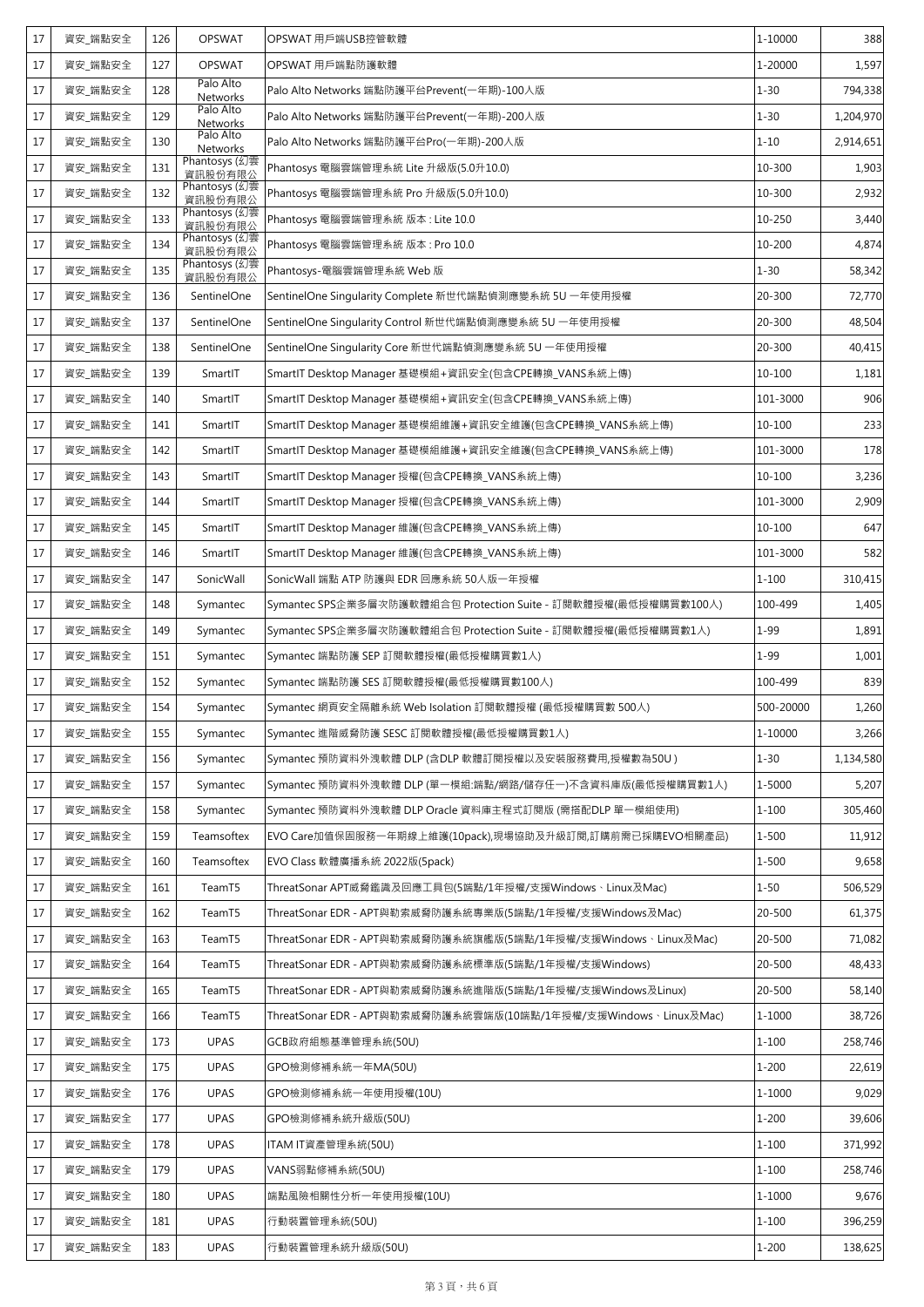| 17 | 資安 端點安全 | 184 | <b>UPAS</b>          | 補丁管理系統(50U)                                          | $1 - 200$ | 113,195   |
|----|---------|-----|----------------------|------------------------------------------------------|-----------|-----------|
| 17 | 資安_端點安全 | 185 | <b>UPAS</b>          | 補丁管理系統一年MA(50U)                                      | $1 - 200$ | 22,619    |
| 17 | 資安_端點安全 | 187 | <b>UPAS</b>          | 補丁管理系統升級版(50U)                                       | $1 - 200$ | 39,606    |
| 17 | 資安_端點安全 | 188 | <b>UPAS</b>          | 設備管理系統(50U)                                          | $1 - 200$ | 113,145   |
| 17 | 資安_端點安全 | 189 | <b>UPAS</b>          | 設備管理系統一年MA(50U)                                      | $1 - 200$ | 22,599    |
| 17 | 資安_端點安全 | 190 | <b>UPAS</b>          | 設備管理系統升級版(50U)                                       | $1 - 200$ | 39,585    |
| 17 | 資安_端點安全 | 191 | <b>UPAS</b>          | 遠程維運系統(50U)                                          | $1 - 200$ | 113,215   |
| 17 | 資安_端點安全 | 192 | <b>UPAS</b>          | 遠程維運系統一年MA(50U)                                      | $1 - 200$ | 22,599    |
| 17 | 資安_端點安全 | 193 | <b>UPAS</b>          | 遠程維運系統一年使用授權(10U)                                    | 1-1000    | 9,029     |
| 17 | 資安 端點安全 | 194 | <b>UPAS</b>          | 遠程維運系統升級版(50U)                                       | $1 - 200$ | 39,585    |
| 17 | 資安_端點安全 | 195 | VMware               | VMware Carbon Black 伺服器APT攻擊偵防系統(每部主機/1年授權)          | 10-1000   | 15,627    |
| 17 | 資安_端點安全 | 196 | VMware               | VMware Carbon Black 端點APT攻擊偵防系統(每部主機/1年授權)           | 100-1000  | 3,589     |
| 17 | 資安 端點安全 | 197 | WinNexus雲端軟<br>體服務系統 | WinNexus雲端軟體服務系統-IP掃描整合功能模組                          | $1 - 10$  | 124,247   |
| 17 | 資安_端點安全 | 198 | WinNexus雲端軟<br>體服務系統 | WinNexus雲端軟體服務系統-IP掃描整合功能模組                          | $11 - 30$ | 104,727   |
| 17 | 資安_端點安全 | 199 | WinNexus雲端軟<br>體服務系統 | WinNexus雲端軟體服務系統-Linux GCB                           | $1 - 20$  | 199,339   |
| 17 | 資安_端點安全 | 200 | WinNexus雲端軟<br>體服務系統 | WinNexus雲端軟體服務系統-Server GCB                          | $1 - 20$  | 199,339   |
| 17 | 資安_端點安全 | 201 | WinNexus雲端軟<br>體服務系統 | WinNexus雲端軟體服務系統-檔案安全保護模組                            | $1 - 10$  | 124,247   |
| 17 | 資安_端點安全 | 202 | WinNexus雲端軟<br>體服務系統 | WinNexus雲端軟體服務系統-檔案安全保護模組                            | $11 - 30$ | 104,727   |
| 17 | 資安_端點安全 | 203 | WinNexus雲端軟<br>體服務系統 | WinNexus雲端軟體服務系統-特殊權限管理權回收模組                         | $1 - 10$  | 182,487   |
| 17 | 資安_端點安全 | 204 | WinNexus雲端軟<br>體服務系統 | WinNexus雲端軟體服務系統-特殊權限管理權回收模組                         | $11 - 30$ | 162,909   |
| 17 | 資安_端點安全 | 205 | WinNexus雲端軟<br>體服務系統 | WinNexus雲端軟體服務系統-異常登入偵測模組_用戶端                        | $1 - 300$ | 120,517   |
| 17 | 資安_端點安全 | 206 | WinNexus雲端軟<br>體服務系統 | WinNexus雲端軟體服務系統-訂閱制GCB模組升級包                         | $1 - 10$  | 182,487   |
| 17 | 資安_端點安全 | 207 | WinNexus雲端軟<br>體服務系統 | WinNexus雲端軟體服務系統-訂閱制GCB模組升級包                         | $11 - 30$ | 162,909   |
| 17 | 資安_端點安全 | 208 | 中芯數據                 | Core Cloud 意圖威脅即時鑑識系統 2019 PC 專業版 (10U) 一年授權         | 1-300     | 127,623   |
| 17 | 資安_端點安全 | 209 | 中芯數據                 | Core Cloud 意圖威脅即時鑑識系統 2019 PC 專業版 (10U) 一年授權-續約      | $1 - 300$ | 126,396   |
| 17 | 資安_端點安全 | 210 | 中芯數據                 | Core Cloud 意圖威脅即時鑑識系統 2019 PC 標準版 (5U) 一年授權          | $1 - 300$ | 77,778    |
| 17 | 資安_端點安全 | 211 | 中芯數據                 | Core Cloud 意圖威脅即時鑑識系統 2019 PC 標準版 (5U) 一年授權-續約       | $1 - 300$ | 77,070    |
| 17 | 資安_端點安全 | 212 | 中芯數據                 | Core Cloud 意圖威脅即時鑑識系統 2019 PC 白金版 (10U) 一年授權         | $1 - 270$ | 145,112   |
| 17 | 資安 端點安全 | 213 | 中芯數據                 | Core Cloud 意圖威脅即時鑑識系統 2019 PC 白金版 (10U) 一年授權-續約      | $1 - 270$ | 145,112   |
| 17 | 資安_端點安全 | 214 | 中芯數據                 | Core Cloud 意圖威脅即時鑑識系統 2019 Server 版 (50U) 一年授權       | $1 - 32$  | 1,244,172 |
| 17 | 資安_端點安全 | 215 | 中芯數據                 | Core Cloud 意圖威脅即時鑑識系統 2019 Server 版 (50U) 一年授權-續約    | $1 - 32$  | 1,244,172 |
| 17 | 資安_端點安全 | 216 | 中芯數據                 | Core Cloud 意圖威脅即時鑑識系統 2019 網站 Server 版 (50U) 一年授權    | $1 - 23$  | 1,703,857 |
| 17 | 資安_端點安全 | 217 | 中芯數據                 | Core Cloud 意圖威脅即時鑑識系統 2019 網站 Server 版 (50U) 一年授權-續約 | $1 - 23$  | 1,703,857 |
| 17 | 資安 端點安全 | 219 | 中華數位                 | IR資安檢測端點訂閱軟體授權工具(第三階段)                               | $1 - 3$   | 303,311   |
| 17 | 資安 端點安全 | 221 | 中華數位                 | IR資安檢測端點資安巡邏軟體授權工具-100IP(第一階段)                       | $1 - 100$ | 146,587   |
| 17 | 資安_端點安全 | 222 | 中華數位                 | IR資安檢測端點資安清除軟體授權工具-IP嚴重等級2~3級(中危險等級)(第二階段)           | $1 - 100$ | 37,892    |
| 17 | 資安_端點安全 | 223 | 中華數位                 | IR資安檢測端點資安清除軟體授權工具-IP嚴重等級4~5級(高危險等級)(第二階段)           | $1 - 100$ | 57,103    |
| 17 | 資安_端點安全 | 224 | 中華數位                 | 跨平台資產安全[稽核]管理平台(VANS系統)-MSAV: 30台終端使用權               | $1 - 100$ | 338,244   |
| 17 | 資安_端點安全 | 225 | 中華數位                 | 跨平台資產安全[稽核]管理平台(VANS系統)-MSAV:30台終端使用權(年度保固及訂閱服務)     | $1 - 100$ | 183,817   |
| 17 | 資安_端點安全 | 229 | 中華數位                 | 跨平台資產管理 安全平台(VANS系統)-MSV: 30台終端使用權                   | $1 - 100$ | 307,356   |
| 17 | 資安_端點安全 | 230 | 中華數位                 | 跨平台資產管理 軟體漏洞修補(VANS系統)-MPV :30台終端使用權 (年度保固及訂閱服務)     | $1 - 100$ | 136,112   |
| 17 | 資安_端點安全 | 231 | 中華數位                 | 跨平台資產管理 軟體漏洞修補(VANS系統)-MPV: 30台終端使用權                 | $1 - 100$ | 312,290   |
| 17 | 資安_端點安全 | 232 | 中華資安國際股份<br>有限公司     | 端點威脅偵測應變系統PC標準版(10U)一年授權                             | $2 - 50$  | 133,733   |
| 17 | 資安_端點安全 | 233 | 中華資安國際股份<br>有限公司     | 端點威脅偵測應變系統PC標準版(50U)一年授權                             | $1 - 50$  | 612,984   |
| 17 | 資安_端點安全 | 234 | 中華資安國際股份<br>有限公司     | 端點威脅偵測應變系統Server 專業版(10U)一年授權                        | $2 - 50$  | 245,296   |
| 17 | 資安_端點安全 | 235 | 中華資安國際股份<br>有限公司     | 端點威脅偵測應變系統Server 專業版(50U)一年授權                        | $1 - 30$  | 1,170,798 |
| 17 | 資安_端點安全 | 236 | 中華龍網股份有限<br>公司       | DragonSoft GCB 政府資安組態稽核軟體-輔助工具旗艦版                    | 1-950     | 40,293    |
| 17 | 資安_端點安全 | 237 | 中華龍網股份有限<br>公司       | DragonSoft Hyper EDR 人工智慧端點防護軟體-基本升級版/32U/壹年授權與更新    | $1 - 100$ | 61,623    |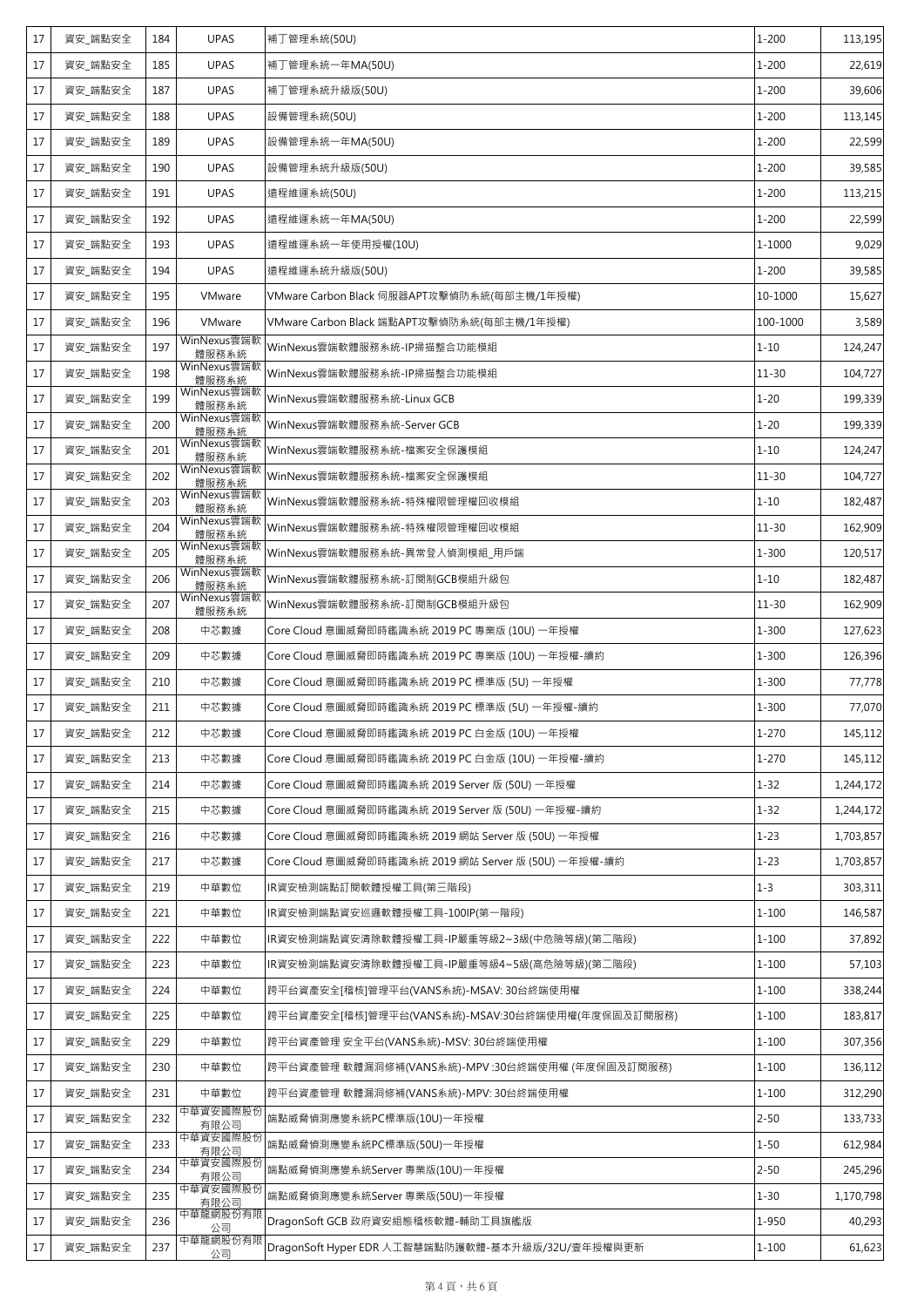| 17 | 資安_端點安全 | 238 | 中華龍網股份有限<br>公司      | DragonSoft Hyper EDR 人工智慧端點防護軟體-基本版/32U/壹年授權與更新            | $1 - 100$  | 198,205   |
|----|---------|-----|---------------------|------------------------------------------------------------|------------|-----------|
| 17 | 資安_端點安全 | 239 | 中華龍網股份有限<br>公司      | DragonSoft Hyper EDR 人工智慧端點防護軟體-離線升級版/32U/壹年授權與更新          | $1 - 100$  | 82,317    |
| 17 | 資安_端點安全 | 240 | 中華龍網股份有限<br>公司      | DragonSoft Hyper EDR 人工智慧端點防護軟體-離線版/32U/壹年授權與更新            | $1 - 100$  | 330,648   |
| 17 | 資安_端點安全 | 241 | 中華龍網股份有限<br>公司      | DragonSoft Hyper EDR 人工智慧端點防護軟體-雲端升級版/32U/壹年授權與更新          | $1 - 100$  | 40,928    |
| 17 | 資安 端點安全 | 242 | 中華龍網股份有限<br>公司      | DragonSoft Hyper EDR 人工智慧端點防護軟體-雲端版/32U/壹年授權與更新            | $1 - 100$  | 165,094   |
| 17 | 資安_端點安全 | 243 | 中華龍網股份有限<br>公司      | DragonSoft 資安合規管理平台                                        | $1 - 80$   | 444,742   |
| 17 | 資安_端點安全 | 244 | 兆勤科技                | Astra 端點防護                                                 | $1 - 100$  | 9,100     |
| 17 | 資安_端點安全 | 245 | 創穩資云                | 主動式端點威脅分析偵測及應變軟體(單台 Windows Client PC/年約使用授權),不含基本安裝與教育訓練  | 10-199     | 3,994     |
| 17 | 資安 端點安全 | 246 | 創穩資云                | 主動式端點威脅分析偵測及應變軟體 (單台 Windows Client PC/年約使用授權),不含基本安裝與教育訓練 | 200-10000  | 3,586     |
| 17 | 資安 端點安全 | 247 | 創穩資云                | 主動式端點威脅分析偵測及應變軟體 (單台 Windows Server/年約使用授權),不含基本安裝與教育訓練    | $3 - 25$   | 8,038     |
| 17 | 資安_端點安全 | 248 | 創穩資云                | 主動式端點威脅分析偵測及應變軟體 (單台 Windows Server/年約使用授權),不含基本安裝與教育訓練    | 26-2500    | 7,222     |
| 17 | 資安_端點安全 | 249 | 卡巴斯基<br>Kaspersky   | 卡巴斯基 端點安全解決方案-標準防護版 Select - 新購 (含工作站/伺服器)                 | 10-10000   | 1,213     |
| 17 | 資安_端點安全 | 250 | 卡巴斯基<br>Kaspersky   | 卡巴斯基 端點安全解決方案-標準防護版 Select - 續約 (含工作站/伺服器)                 | 10-10000   | 607       |
| 17 | 資安 端點安全 | 251 | 卡巴斯基<br>Kaspersky   | 卡巴斯基 端點安全解決方案-進階防護版 Advanced - 新購 (含工作站/伺服器)               | 10-10000   | 1,426     |
| 17 | 資安_端點安全 | 252 | 卡巴斯基<br>Kaspersky   | 卡巴斯基 端點安全解決方案-進階防護版 Advanced - 續約 (含工作站/伺服器)               | 10-10000   | 1,092     |
| 17 | 資安 端點安全 | 253 | 卡巴斯基<br>Kaspersky   | 卡巴斯基 遠端託管偵測回應服務 (此服務須搭配KESB端點安全軟體啟用,已含KESB 250 U授權)        | 1-1000     | 1,031,951 |
| 17 | 資安_端點安全 | 254 | 天禦慧智                | Cyber X 數位教育雲分析監控平台                                        | 20-10000   | 2,321     |
| 17 | 資安_端點安全 | 255 | 奧義智慧科技<br>(CyCraft) | AIR(AI-bot Response) 端點偵測及應變機制(EDR/MDR) - 續約(25IP/1年授權)    | $1 - 182$  | 218,313   |
| 17 | 資安_端點安全 | 256 | 奧義智慧科技<br>(CyCraft) | AIR(AI-bot Response)端點偵測及應變機制(EDR/MDR) (25 IP/1年授權)        | 1-131      | 303,248   |
| 17 | 資安_端點安全 | 257 | 奧義智慧科技<br>(CyCraft) | Xensor端點APT進階持續性威脅攻擊防禦系統 - 續約(25IP/1年授權)                   | 1-456      | 87,081    |
| 17 | 資安_端點安全 | 258 | 奧義智慧科技<br>(CyCraft) | Xensor端點APT進階持續性威脅攻擊防禦系統 (25IP/一年授權)                       | $1 - 246$  | 161,691   |
| 17 | 資安_端點安全 | 259 | 奧義智慧科技<br>(CyCraft) | 資通安全健診系統 (25 IP)                                           | $1 - 615$  | 64,623    |
| 17 | 資安_端點安全 | 260 | 日月晶耀                | USB加密模組                                                    | $1 - 100$  | 1,269     |
| 17 | 資安 端點安全 | 261 | 日月晶耀                | 使用者政策管理模組(最低購買數量10人版)                                      | 10-3000    | 1,795     |
| 17 | 資安_端點安全 | 262 | 日月晶耀                | 神網7-IT 設備用戶端 一年軟體系統更新                                      | 10-3000    | 727       |
| 17 | 資安_端點安全 | 263 | 日月晶耀                | 神網7-IT設備用戶端                                                | 10-3000    | 2,154     |
| 17 | 資安_端點安全 | 264 | 日月晶耀                | 神網7-IT設備管理平台                                               | $1 - 30$   | 18,069    |
| 17 | 資安 端點安全 | 265 | 日月晶耀                | 神網端點防護安全系統Web端(50人版)                                       | $1 - 50$   | 116,279   |
| 17 | 資安_端點安全 | 266 | 日月晶耀                | 神網端點防護安全系統Web端一年更新保固(50人版)                                 | $1 - 50$   | 38,807    |
| 17 | 資安_端點安全 | 267 | 日月晶耀                | 神網端點防護安全系統用戶端Lite版                                         | 10-3000    | 1,813     |
| 17 | 資安_端點安全 | 268 | 日月晶耀                | 神網端點防護安全系統用戶端Lite版一年更新與維護                                  | 10-3000    | 439       |
| 17 | 資安 端點安全 | 269 | 日月晶耀                | 神網維運管理系統(100人版)                                            | $1 - 20$   | 323,964   |
| 17 | 資安_端點安全 | 270 | 日月晶耀                | 神網電腦終端防護系統Client端升級版                                       | 1-3000     | 1,657     |
| 17 | 資安_端點安全 | 271 | 日月晶耀                | 系統安全性檢測模組一年更新保固(最低購買數量10人版)                                | 10-3000    | 556       |
| 17 | 資安_端點安全 | 272 | 日月晶耀                | 軟體派送檢測更新模組 一年期訂閱版                                          | 10-8000    | 880       |
| 17 | 資安_端點安全 | 273 | 朝陽科技                | cEducation Manager 數位教育雲分析平台(CAL版)                         | 30-3000    | 2,224     |
| 17 | 資安_端點安全 | 274 | 朝陽科技                | cEducation Manager 數位教育雲分析平台(SVR版)                         | $1 - 1000$ | 36,198    |
| 17 | 資安_端點安全 | 275 | 朝陽科技                | cResource Analyzer 伺服器效能監控平台                               | $1 - 1000$ | 33,367    |
| 17 | 資安_端點安全 | 276 | 朝陽科技<br>泉榮資訊股份有限    | cSecurityProtector 全智能資安控制平台                               | 1-1000     | 2,123     |
| 17 | 資安_端點安全 | 277 | 公司<br>泉榮資訊股份有限      | 教學雲服務系統-Windows GCB模組(100User)                             | $1 - 5$    | 1,281,374 |
| 17 | 資安_端點安全 | 278 | 公司<br>泉榮資訊股份有限      | 教學雲服務系統-Windows GCB模組(25User)                              | $1 - 5$    | 316,379   |
| 17 | 資安_端點安全 | 279 | 公司                  | 教學雲服務系統-資安管控模組                                             | $1 - 10$   | 1,310,414 |
| 17 | 資安_端點安全 | 280 | 泰溥科技                | TOP CPR 個人電腦保護系統 LAN版- 10U授權                               | $1 - 50$   | 21,021    |
| 17 | 資安_端點安全 | 282 | 泰溥科技                | TOP CPR 個人電腦保護系統 WAN版 -5U一年使用授權                            | $1 - 200$  | 6,057     |
| 17 | 資安_端點安全 | 283 | 泰溥科技                | TOP CPR 個人電腦保護系統 WAN版 -5U一年使用授權                            | 201-600    | 4,838     |
| 17 | 資安_端點安全 | 284 | 泰溥科技                | TOP CPR 個人電腦保護系統 單機版 - 10U授權                               | $1 - 50$   | 14,702    |
| 17 | 資安_端點安全 | 285 | 泰溥科技                | TOP-PXE 群組電腦管理系統 伺服器端(離線版;含10個用戶端授權;須搭配用戶端)                | $1 - 45$   | 52,022    |
| 17 | 資安_端點安全 | 286 | 泰溥科技                | TOP-PXE 群組電腦管理系統 離線版 用戶端(最低採購數量5user,需搭配伺服器端)              | $5 - 300$  | 2,841     |